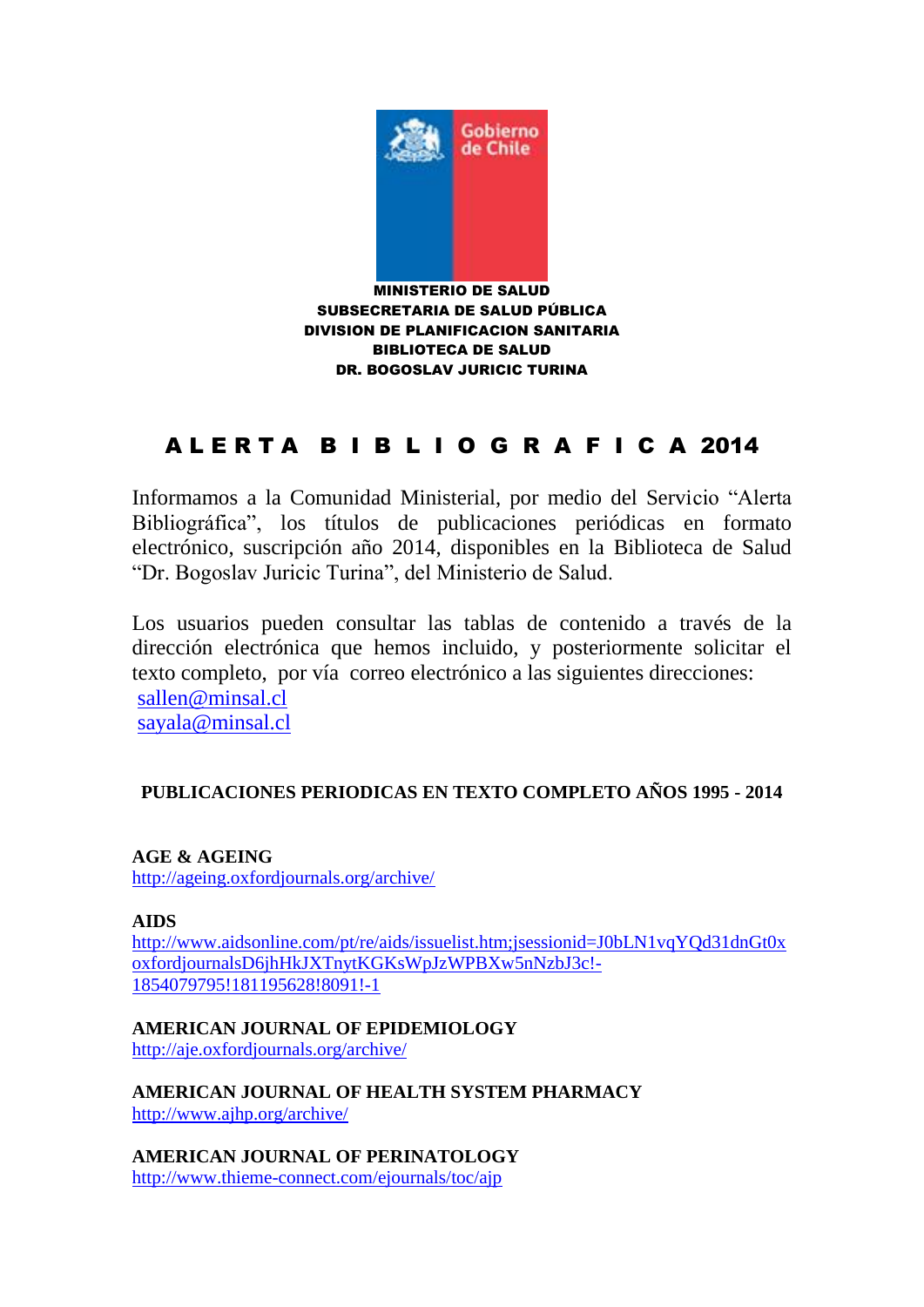#### **AMERICAN JOURNAL OF PHYSICAL MEDICINE & REHABILITATION**

[http://www.amjphysmedrehab.com/pt/re/ajpmr/issuelist.htm;jsessionid=LQhWnKpnD](http://www.amjphysmedrehab.com/pt/re/ajpmr/issuelist.htm;jsessionid=LQhWnKpnDWNjp3xGZFndj9mkqbvks0GTgYB90FPW3GmBdWGwllwl!1750372989!181195628!8091!-1) [WNjp3xGZFndj9mkqbvks0GTgYB90FPW3GmBdWGwllwl!1750372989!181195628!](http://www.amjphysmedrehab.com/pt/re/ajpmr/issuelist.htm;jsessionid=LQhWnKpnDWNjp3xGZFndj9mkqbvks0GTgYB90FPW3GmBdWGwllwl!1750372989!181195628!8091!-1) [8091!-1](http://www.amjphysmedrehab.com/pt/re/ajpmr/issuelist.htm;jsessionid=LQhWnKpnDWNjp3xGZFndj9mkqbvks0GTgYB90FPW3GmBdWGwllwl!1750372989!181195628!8091!-1)

# **AMERICAN JOURNAL OF PUBLIC HEALTH**

<http://www.ajph.org/>

**AMERICAN JOURNAL OF TRANSPLANTATION**

<http://www.blackwell-synergy.com/loi/AJT>

## **ANNALS OF INTERNAL MEDICINE**

<http://www.annals.org/contents-by-date.0.shtml>

## **ANNALS OF ONCOLOGY**

<http://annonc.oxfordjournals.org/archive/>

**ARCHIVES OF DISEASE IN CHILDHOOD**

<http://adc.bmj.com/>

# **ARCHIVES OF GENERAL PSYCHIATRY**

<http://archpsyc.ama-assn.org/contents-by-date.0.dtl>

# **ARCHIVES OF INTERNAL MEDICINE**

<http://archinte.ama-assn.org/>

# ARCHIVES OF NEUROLOGY

<http://archneur.jamanetwork.com/issues.aspx>

# **ARCHIVES OF PEDIATRIC & ADOLESCENT MEDICINE**

<http://archpedi.ama-assn.org/contents-by-date.0.dtl>

#### **ARTHRITIS & RHEUMATISM**

[http://www3.interscience.wiley.com/journal/76509746/home?CRETRY=1&SRETRY=](http://www3.interscience.wiley.com/journal/76509746/home?CRETRY=1&SRETRY=0) [0](http://www3.interscience.wiley.com/journal/76509746/home?CRETRY=1&SRETRY=0)

# **BLOOD PRESSURE MONITORING**

[http://www.bpmonitoring.com/pt/re/bpm/issuelist.htm;jsessionid=LQVJPXPJLwPN4X](http://www.bpmonitoring.com/pt/re/bpm/issuelist.htm;jsessionid=LQVJPXPJLwPN4X92dGQs2mDj22NCdPrnDbvj63pHbYQxKwMr9xf1!1750372989!181195628!8091!-1) [92dGQs2mDj22NCdPrnDbvj63pHbYQxKwMr9xf1!1750372989!181195628!8091!-1](http://www.bpmonitoring.com/pt/re/bpm/issuelist.htm;jsessionid=LQVJPXPJLwPN4X92dGQs2mDj22NCdPrnDbvj63pHbYQxKwMr9xf1!1750372989!181195628!8091!-1)

# **BMJ QUALITY & SAFETY**

<http://qualitysafety.bmj.com/content/by/year>

#### **BREAST JOURNAL**

**<http://onlinelibrary.wiley.com/journal/10.1111/%28ISSN%291524-4741/issues>**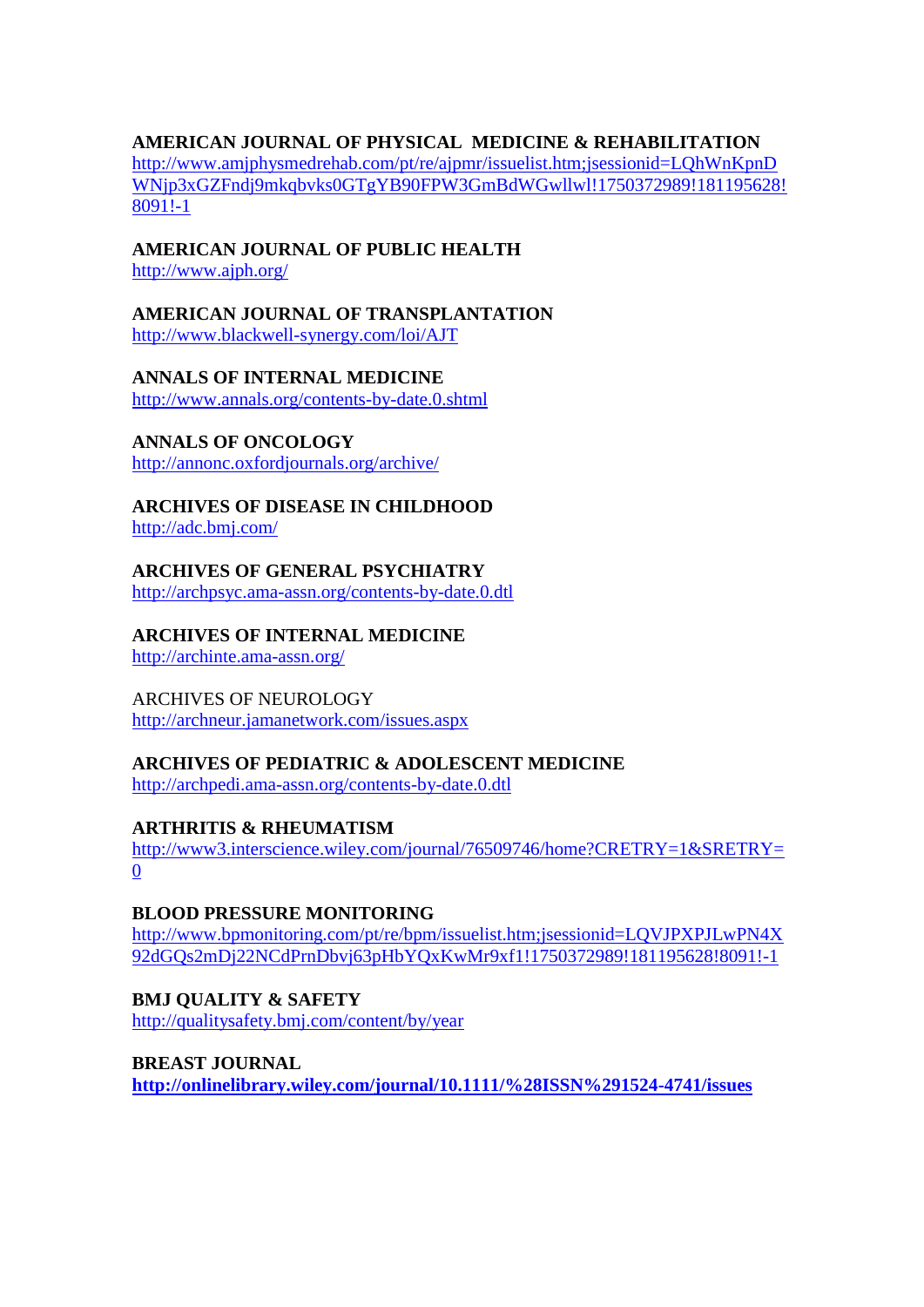# **BRITISH JOURNAL OF PSYCHIATRY**

<http://bjp.rcpsych.org/>

## **BRISTISH MEDICAL JOURNAL**

<http://www.pubmedcentral.nih.gov/tocrender.fcgi?action=archive&journal=182>

## **CHILD & ADOLESCENT MENTAL HEALTH**

<http://www.blackwell-synergy.com/loi/CAMH>

# **CLINICAL OBSTETRICS & GYNECOLOGY**

[http://www.clinicalobgyn.com/pt/re/clnobgyn/issuelist.htm;jsessionid=LQgVp5qS8JKt2](http://www.clinicalobgyn.com/pt/re/clnobgyn/issuelist.htm;jsessionid=LQgVp5qS8JKt25x9hvjYgScnbWmswP765ghhYhQm62gvYcFSMTSv!1750372989!181195628!8091!-1) [5x9hvjYgScnbWmswP765ghhYhQm62gvYcFSMTSv!1750372989!181195628!8091!-](http://www.clinicalobgyn.com/pt/re/clnobgyn/issuelist.htm;jsessionid=LQgVp5qS8JKt25x9hvjYgScnbWmswP765ghhYhQm62gvYcFSMTSv!1750372989!181195628!8091!-1) [1](http://www.clinicalobgyn.com/pt/re/clnobgyn/issuelist.htm;jsessionid=LQgVp5qS8JKt25x9hvjYgScnbWmswP765ghhYhQm62gvYcFSMTSv!1750372989!181195628!8091!-1)

**CLINICAL PEDIATRICS**

<http://cpj.sagepub.com/archive/>

# **COMMUNITY DENTISTRY & ORAL EPIDEMIOLOGY**

<http://www.blackwell-synergy.com/loi/COM>

## **CURRENT OPINION IN CLINICAL NUTRITION & METABOLIC**

[http://www.co](http://www.co-clinicalnutrition.com/pt/re/conutrition/issuelist.htm;jsessionid=LQhH1BnfpkRyGQJGLQQ81pbFSbP3gJMMrsTfMMhQhNqrq6T2bmdX!1750372989!181195628!8091!-1)[clinicalnutrition.com/pt/re/conutrition/issuelist.htm;jsessionid=LQhH1BnfpkRyGQJGL](http://www.co-clinicalnutrition.com/pt/re/conutrition/issuelist.htm;jsessionid=LQhH1BnfpkRyGQJGLQQ81pbFSbP3gJMMrsTfMMhQhNqrq6T2bmdX!1750372989!181195628!8091!-1) [QQ81pbFSbP3gJMMrsTfMMhQhNqrq6T2bmdX!1750372989!181195628!8091!-1](http://www.co-clinicalnutrition.com/pt/re/conutrition/issuelist.htm;jsessionid=LQhH1BnfpkRyGQJGLQQ81pbFSbP3gJMMrsTfMMhQhNqrq6T2bmdX!1750372989!181195628!8091!-1)

# **CURRENT OPINION IN OBSTETRICS & GYNECOLOGY**

[http://www.co](http://www.co-obgyn.com/pt/re/coobgyn/issuelist.htm;jsessionid=LQvXw1YBTXJymJ8L2mjLk6yC9sxgxDJsD93TxlSJXQ8TQ2nNtPQT!1948763600!181195629!8091!-1)[obgyn.com/pt/re/coobgyn/issuelist.htm;jsessionid=LQvXw1YBTXJymJ8L2mjLk6yC9s](http://www.co-obgyn.com/pt/re/coobgyn/issuelist.htm;jsessionid=LQvXw1YBTXJymJ8L2mjLk6yC9sxgxDJsD93TxlSJXQ8TQ2nNtPQT!1948763600!181195629!8091!-1) [xgxDJsD93TxlSJXQ8TQ2nNtPQT!1948763600!181195629!8091!-1](http://www.co-obgyn.com/pt/re/coobgyn/issuelist.htm;jsessionid=LQvXw1YBTXJymJ8L2mjLk6yC9sxgxDJsD93TxlSJXQ8TQ2nNtPQT!1948763600!181195629!8091!-1)

# **CURRENT OPINION IN ONCOLOGY**

[http://www.co](http://www.co-oncology.com/pt/re/cooncology/issuelist.htm;jsessionid=LQvTLgJb5n3f1v2lmhycLJsvHDHntsz3hGd7Y07pBprsQC7ydvQ0!1750372989!181195628!8091!-1)[oncology.com/pt/re/cooncology/issuelist.htm;jsessionid=LQvTLgJb5n3f1v2lmhycLJsv](http://www.co-oncology.com/pt/re/cooncology/issuelist.htm;jsessionid=LQvTLgJb5n3f1v2lmhycLJsvHDHntsz3hGd7Y07pBprsQC7ydvQ0!1750372989!181195628!8091!-1) [HDHntsz3hGd7Y07pBprsQC7ydvQ0!1750372989!181195628!8091!-1](http://www.co-oncology.com/pt/re/cooncology/issuelist.htm;jsessionid=LQvTLgJb5n3f1v2lmhycLJsvHDHntsz3hGd7Y07pBprsQC7ydvQ0!1750372989!181195628!8091!-1)

**DIABETES CARE** <http://care.diabetesjournals.org/contents-by-date.0.shtml>

**EPIDEMIOLOGY** <http://journals.lww.com/epidem/pages/issuelist.aspx>

# **EUROPEAN JOURNAL OF PUBLIC HEALTH**

<http://eurpub.oxfordjournals.org/archive/>

# **EVIDENCE BASED DENTISTRY**

<http://www.nature.com/ebd/archive/index.html>

# **EVIDENCE BASED MEDICINE**

<http://ebm.bmj.com/>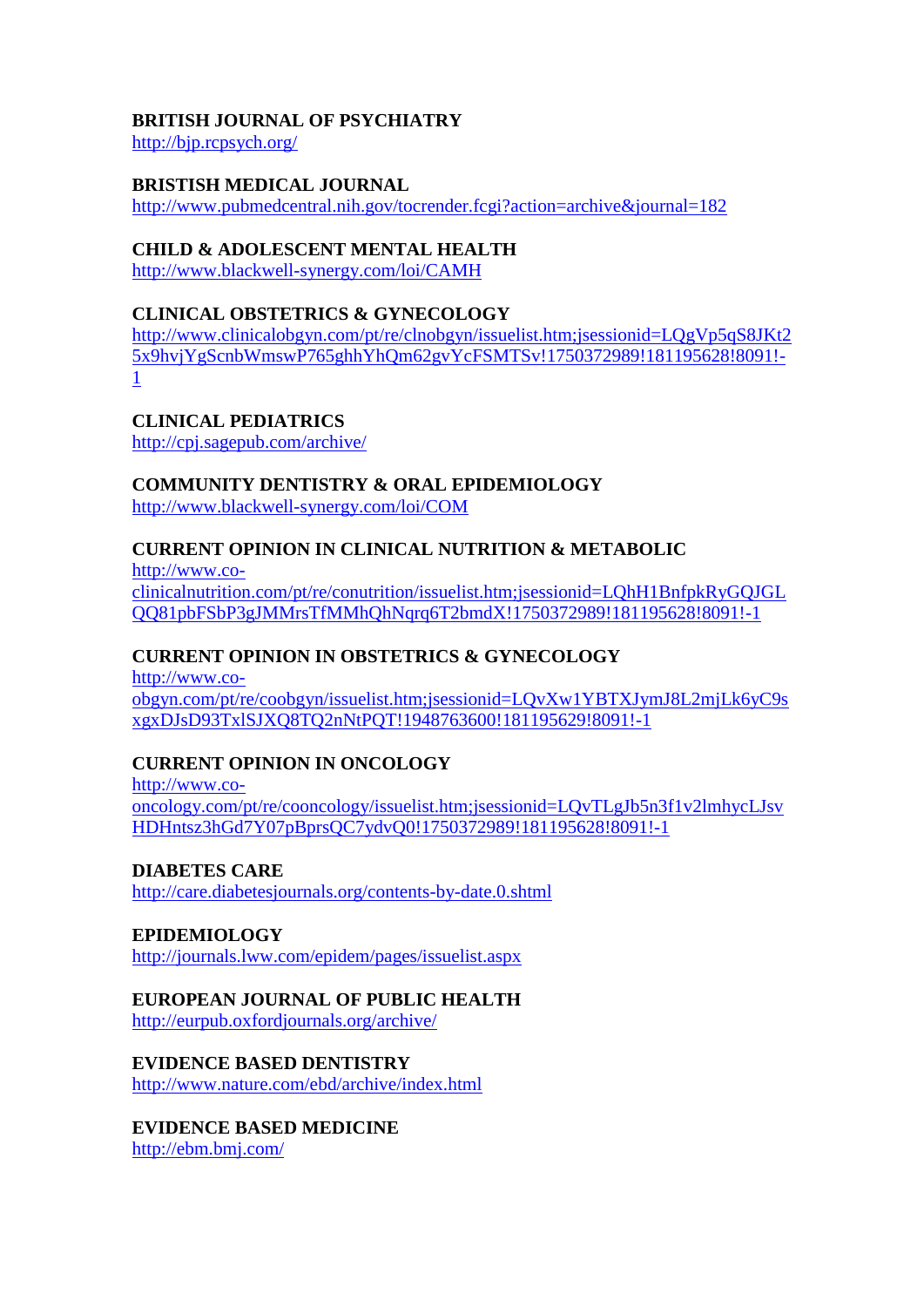**GUT** <http://gut.bmj.com/content/by/year>

## **HEALTH SERVICES RESEARCH**

<http://www3.interscience.wiley.com/journal/117996515/toc>

## **HIGH BLOOD PRESSURE & CARDIOVASCULAR PREVENTION**

[http://highbloodpressure.adisonline.com/pt/re/hbp/issue.htm;jsessionid=LQjW2jq3ktvn](http://highbloodpressure.adisonline.com/pt/re/hbp/issue.htm;jsessionid=LQjW2jq3ktvnQW1ZQs11RrGGvzXy49bNDNZfffyvzpNQgf2PYZ8L!1948763600!181195629!8091!-1) [QW1ZQs11RrGGvzXy49bNDNZfffyvzpNQgf2PYZ8L!1948763600!181195629!8091!](http://highbloodpressure.adisonline.com/pt/re/hbp/issue.htm;jsessionid=LQjW2jq3ktvnQW1ZQs11RrGGvzXy49bNDNZfffyvzpNQgf2PYZ8L!1948763600!181195629!8091!-1) [-1](http://highbloodpressure.adisonline.com/pt/re/hbp/issue.htm;jsessionid=LQjW2jq3ktvnQW1ZQs11RrGGvzXy49bNDNZfffyvzpNQgf2PYZ8L!1948763600!181195629!8091!-1)

## **INFANTS & YOUNG CHILDREN**

[http://www.iycjournal.com/pt/re/iyc/issuelist.htm;jsessionid=LQkVhpsPHBTgkghPL28](http://www.iycjournal.com/pt/re/iyc/issuelist.htm;jsessionid=LQkVhpsPHBTgkghPL28Qr2kQrwbhM86MHTjF41wXksjtJMF6T8ng!1750372989!181195628!8091!-1) [Qr2kQrwbhM86MHTjF41wXksjtJMF6T8ng!1750372989!181195628!8091!-1](http://www.iycjournal.com/pt/re/iyc/issuelist.htm;jsessionid=LQkVhpsPHBTgkghPL28Qr2kQrwbhM86MHTjF41wXksjtJMF6T8ng!1750372989!181195628!8091!-1)

## **INFECTION CONTROL & HOSPITAL EPIDEMIOLOGY**

<http://www.journals.uchicago.edu/ICHE/home.html>

# **INFECTIOUS DISEASE IN CLINICAL PRACTICE**

[http://www.infectdis.com/pt/re/idcp/issuelist.htm;jsessionid=LD1pDQLrzgn1vkj2jwmb](http://www.infectdis.com/pt/re/idcp/issuelist.htm;jsessionid=LD1pDQLrzgn1vkj2jwmbxRlJ1WgFy0VHNrG1mByLqN5WhXBdyHP0!446770951!181195629!8091!-1) [xRlJ1WgFy0VHNrG1mByLqN5WhXBdyHP0!446770951!181195629!8091!-1](http://www.infectdis.com/pt/re/idcp/issuelist.htm;jsessionid=LD1pDQLrzgn1vkj2jwmbxRlJ1WgFy0VHNrG1mByLqN5WhXBdyHP0!446770951!181195629!8091!-1)

# **INTERNATIONAL JOURNAL OF EPIDEMIOLOGY**

[http://www.ingentaconnect.com/content/oup/ije;jsessionid=8rmp8fsilep9.victoria?](http://www.ingentaconnect.com/content/oup/ije;jsessionid=8rmp8fsilep9.victoria)

# **INTERNATIONAL JOURNAL OF OBESITY**

<http://www.nature.com/ijo/archive/index.html>

# **INTERNATIONAL JOURNAL OF PAEDIATRIC DENTISTRY**

<http://www.blackwell-synergy.com/loi/IPD>

**JAMA**

<http://jama.ama-assn.org/>

# **JOURNAL OF AMBULATORY CARE MANAGEMENT**

[http://www.ambulatorycaremanagement.com/pt/re/jacm/issuelist.htm;jsessionid=FsWH](http://www.ambulatorycaremanagement.com/pt/re/jacm/issuelist.htm;jsessionid=FsWHGP6pZswpLPhVV59CK3VpLjlpJ7Rd4v133GmDkzTScYpDVD7h!428374954!-949856145!8091!-1) [GP6pZswpLPhVV59CK3VpLjlpJ7Rd4v133GmDkzTScYpDVD7h!428374954!-](http://www.ambulatorycaremanagement.com/pt/re/jacm/issuelist.htm;jsessionid=FsWHGP6pZswpLPhVV59CK3VpLjlpJ7Rd4v133GmDkzTScYpDVD7h!428374954!-949856145!8091!-1) [949856145!8091!-1](http://www.ambulatorycaremanagement.com/pt/re/jacm/issuelist.htm;jsessionid=FsWHGP6pZswpLPhVV59CK3VpLjlpJ7Rd4v133GmDkzTScYpDVD7h!428374954!-949856145!8091!-1)

## **JOURNAL OF EPIDEMIOLOGY & COMMUNITY HEALTH** <http://jech.bmj.com/>

# **JOURNAL OF EVALUATION IN CLINICAL PRACTICE**

<http://www.blackwell-synergy.com/loi/JEP?cookieSet=1>

# **JOURNAL OF HEALTH CARE FINANCE**

[http://www.aspenpublishers.com/product.asp?catalog\\_name=Aspen&product\\_id=SS10](http://www.aspenpublishers.com/product.asp?catalog_name=Aspen&product_id=SS10786767&cookie%5Ftest=1) [786767&cookie%5Ftest=1](http://www.aspenpublishers.com/product.asp?catalog_name=Aspen&product_id=SS10786767&cookie%5Ftest=1)